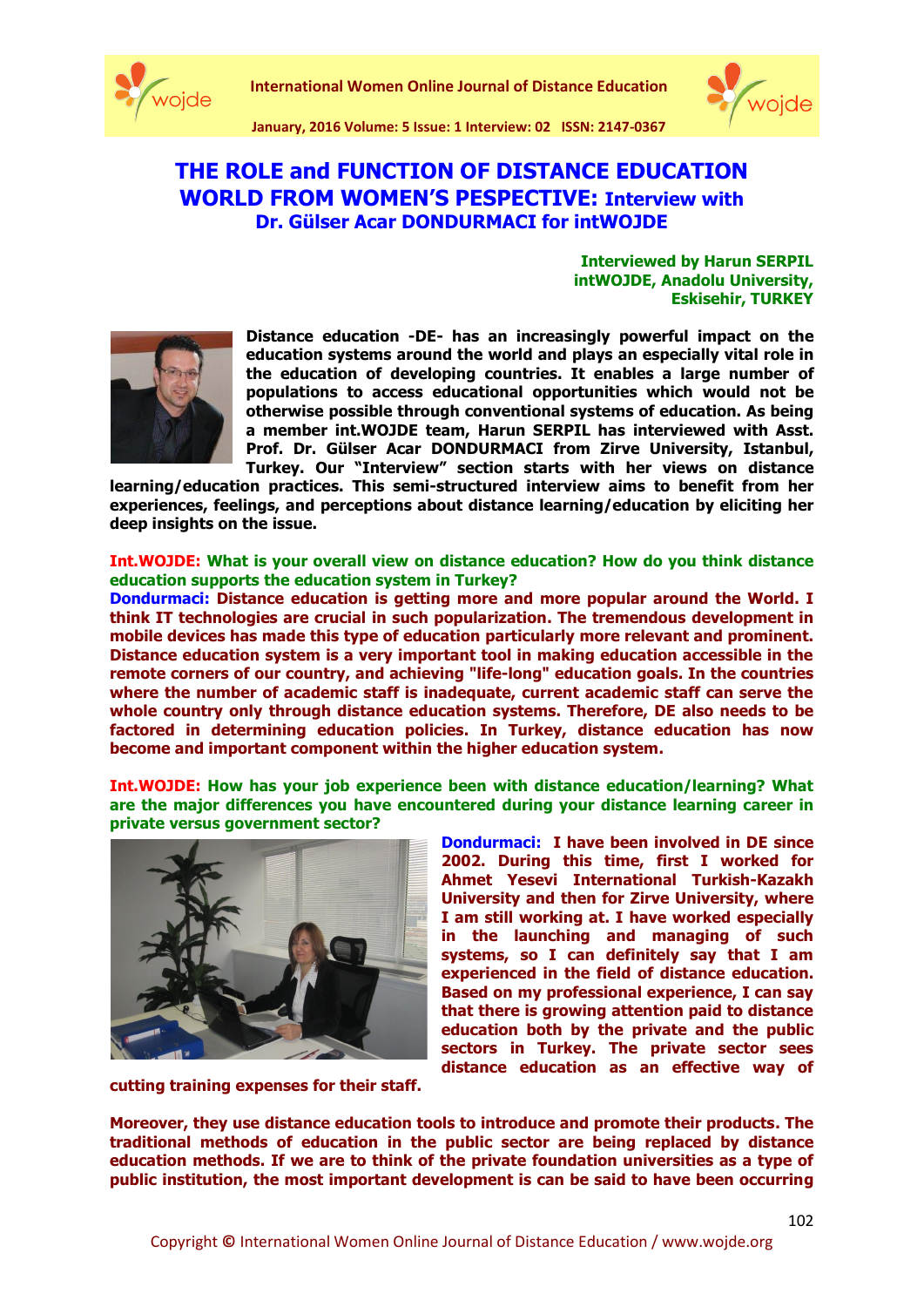



**in this area. We are witnessing that almost all the universities are interested in the issue of distance education and most have begun to serve through this medium. We also see that some DE projects are under way in other public institutions. For instance, Ministry of National Education and Ministry of Health are seriously interested in this issue and are offering distance education activities. Considering the issues I have mentioned, it is clear that the private sector is especially focusing on in-service staff training, and the public sector is aiming to extend its already available formal education to the wider society through DE.**

**Int.WOJDE: What are the advantages of DE compared to the traditional model of learning? And why do people go for distance education instead of traditional education? Dondurmaci: The biggest advantage of DE is its independency from time and place, clearing the way for personal learning. The student is able to plan his/her own learning processes. This is the greatest distinction DE has compared to the traditional learning model. Another advantage concerns the students that have to work full-time. Such students do not have any education opportunities outside of distance education. In addition, when the specific nature of "life-long learning" is considered, this type of distance education becomes imperative. It is one of the best methods of learning for disabled learners as well. Distance education systems also enable academic staff living abroad to get directly involved in the teaching activities in Turkey. Also, the academicians living in the western part of Turkey are able to teach the students living even in the remotest towns of our country.** 

**Int.WOJDE: How does DE contribute to the welfare of women in Turkey?** 

**What other measures need to be taken to improve it?** 

**Dondurmaci: In Turkey where 26% of the working population is made up of women, women are not duly represented in the professional life. Therefore, their education needs to be improved urgently.** 

**That means housewives must be a part of the business life, which requires proper education. We find DE as the most appropriate method to deliver education at all levels to their homes. Completing secondary education, receiving higher education or acquiring another profession can only be made possible for them in this way. The educated housewives can also work as teachers in this system.** 

**Int.WOJDE: Which aspects of distance education in Turkey need to be improved and how?** 



**Dondurmaci: In order for DE in Turkey to progress up to the desired level, first and foremost the existing educational practices in this field need to be revised. In particular, Computer and Instructional Technologies (ICT) programs need to be revised and the students should be trained in subjects like distance education technologies, content quality, and academic quality. Further, initiatives to produce such software in Turkey should also be launched. For example, Learning Management Systems, virtual classrooms, content production tools, performance analysis tools and such product development activities should be supported, and by revising the ICT program curricula, the** 

**students studying in these departments must be encouraged to work in collaborative projects with software producers. I don't think we will be able to achieve the national DE objectives specific to our country just by importing all the software.** 

**I strongly believe that Turkey has to become a producer of distance education technologies at all levels, for which it has to execute effective education planning.**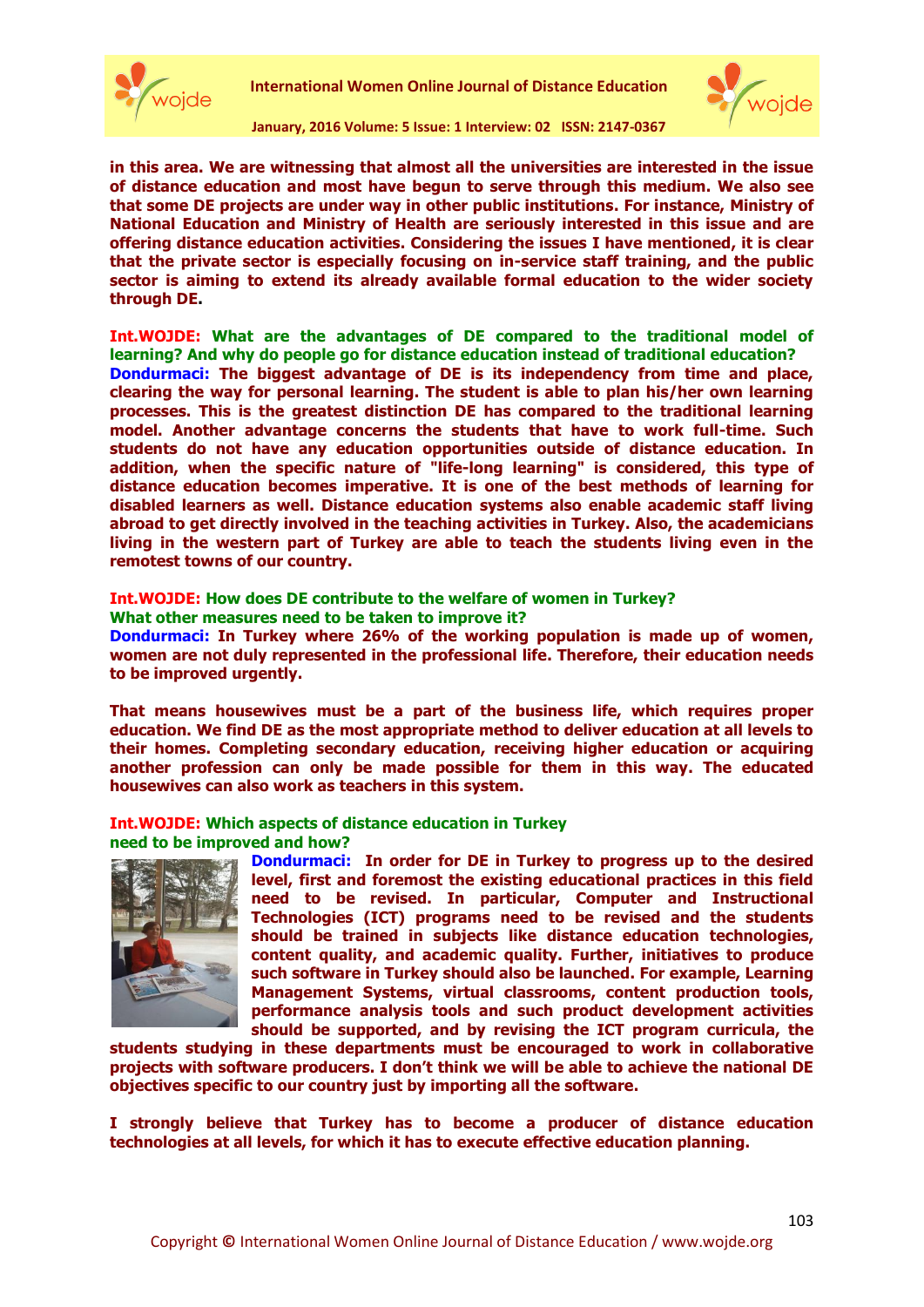

**International Women Online Journal of Distance Education**



**January, 2016 Volume: 5 Issue: 1 Interview: 02 ISSN: 2147-0367**

#### **Int.WOJDE: What are your suggestions for distance learners?**



**Dondurmaci: For the distance education students to be able to fully benefit from the opportunities of provided by this system, they must first grasp the purpose of this system. This system requires the student to plan his/her own learning. Therefore, the student needs to learn how to use the presented tools well. For example, course content is one of the most important learning tools and that is why the student has to focus intensively on the course content,** 

**according to his/her study plan. The student in a virtual classroom is also expected to follow the courses very carefully. However, to be able to do all these activities he/she has to have the proper requisite equipment. For virtual classroom applications, the student will obviously need a broadband internet connection.** 

**He/she has to perfectly understand the messaging, forum participation, taking online tests, and interaction functions of LMS, otherwise he/she cannot effectively benefit from the systemden.** 

#### **Int.WOJDE: What are your suggestions for distance education teachers?**

**Dondurmaci: Distance education instructors need to pay attention to some points. First of all, they have to have more robust technical equipment and structure than their students because they are the broadcasters in virtual classrooms and that necessitates proper internet band capacity.** 

**The camera and sound system must also be of high quality. DE instructors are expected to have prior training in how to use LMS and virtual classroom software. Most importantly, instructors need to have a facility with this education method and be competent users of computer technologies.** 

**Int.WOJDE: What are your suggestions for distance education administrators?**



**Dondurmaci: It is critical that distance education administrators are aware that DE technologies are constantly evolving and act accordingly. Since DE differs from the traditional teaching methods, the administrator must first focus intensively on the organizational structure of DE. New professional DE positions are emerging.** 

**The work definitions of the conventional education do not meet the needs of distance education. I would recommend that administrators be very selective in hiring for their distance education organizations and try to pick ICT graduates. Also, in choosing the LMS, content development and virtual classroom software, national products should be given priority. Setting up** 

**the technical infrastructure is also crucial. Especially the virtual classrom servers must be powerful and the internet band capacities must be easily upgradable when necessary.**

**Int.WOJDE: What changes would you propose for distance education, and what would be the possible disadvantages for women?**

**Dondurmaci: I believe that, as DE course content, video-based ones should play a more prominent role because I have observed that students prefer to watch video presentations rather than reading traditional course content or coursebooks. I suggest course contents be produced via "Interactive Video" method. Further, I think that television-based learning called "T-learning" can also be incorporated into DE. None of these will pose a disadvantage for women.**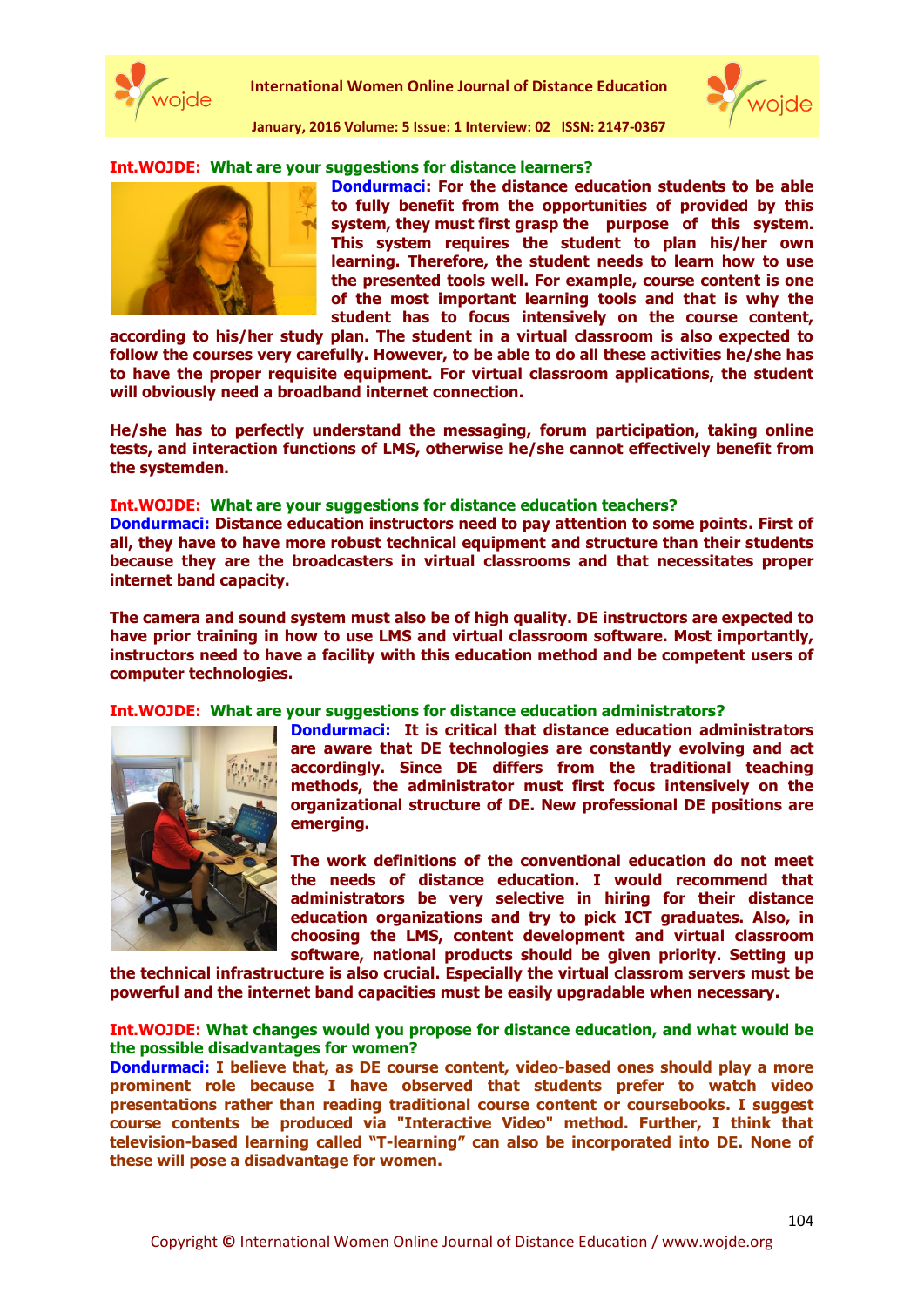



**Int.WOJDE: As a woman, what do you think would be more effective or helpful for women with regard to their distance education?**



**Dondurmaci: If we look at this question from the perspective of women's benefiting from distance education activities as students, I believe the system can be used as a medium to implement the economic and social policies targeting women. This medium can be used as a social and economic education tool to teach women what their rights are, how they can participate in the economic activities, how to become micro entrepreneurs, how to market their handcrafts and so on. It is obvious that especially for those women spending much of their time at home; this system could offer great opportunities and benefits. Such training programs for women should be increased,** 

**and vocational programs to facilitate their integration into the economic system should be prioritized. As a women myself, I strongly propose that by revising the distance education projects in Turkey, the projects focusing on women should be given higher priority than others and it's high time such a process using distance education methods be started. I believe that by providing distance education options for the housewives who want to get education but am unable to do so due to their physical restrictions, their contribution to the development of our economic system can be increased.** 

**Int.WOJDE: You must have experienced some interesting cases and episodes** 

**in your career. Do you have any such memories you can not forget?**

**Dondurmaci: I have been working in the distance education field for almost 13 years now, so naturally I have come across many interesting and proud cases. I would like to tell you one such anecdote. Working now as part of the distance education system administration, one of our past students sent me this message: "My dear teacher, I am one of your distance education students from Posof.** 

**I am a civil servant here. Living right on the country border and having a freezing winter here and it is impossible to go out. At the moment my whole family is by the computer watching a lecture by Boğaziçi University professor Fikret Hoca on "Computer Architecture" in virtual class. What a great blessing, my dear teacher!"** 

**Int.WOJDE: Have you ever faced gender discrimination in any of the places you have worked? Dondurmaci: No, never.** 

**Int.WOJDE: Which organizations have you worked for so far?**

**Dondurmaci: I started my career by working in the automation project for the** *General* **Directorate of Monopolies. This project covered the General Directorate of Monopolies' large and extensive network of factories, tobacco leaf processing centers and sales units. As the chief engineer of the Project, I mainly managed the financial projects. Then I moved on to the private sector and worked as the Education Director in Ant Education.** 

**Afterwards I worked as a free-lance consultant in some private sector projects. Later I worked in academic capacity in Ahmet Yesevi University Distance Education Co-Coordinator and as the head of the Management IT Systems Program. Right now I am the deputy manager of Zirve University Distance Education Center.** 

**Int.WOJDE: Which distance education projects have you been involved so far?**



**Dondurmaci: The distance education project of Ahmet Yesevi University began in 2002 and I was involved in the project from its inception until 2010. This project was the first university in the current sense in distance education. In the first year nine programs offering associate, undergraduate**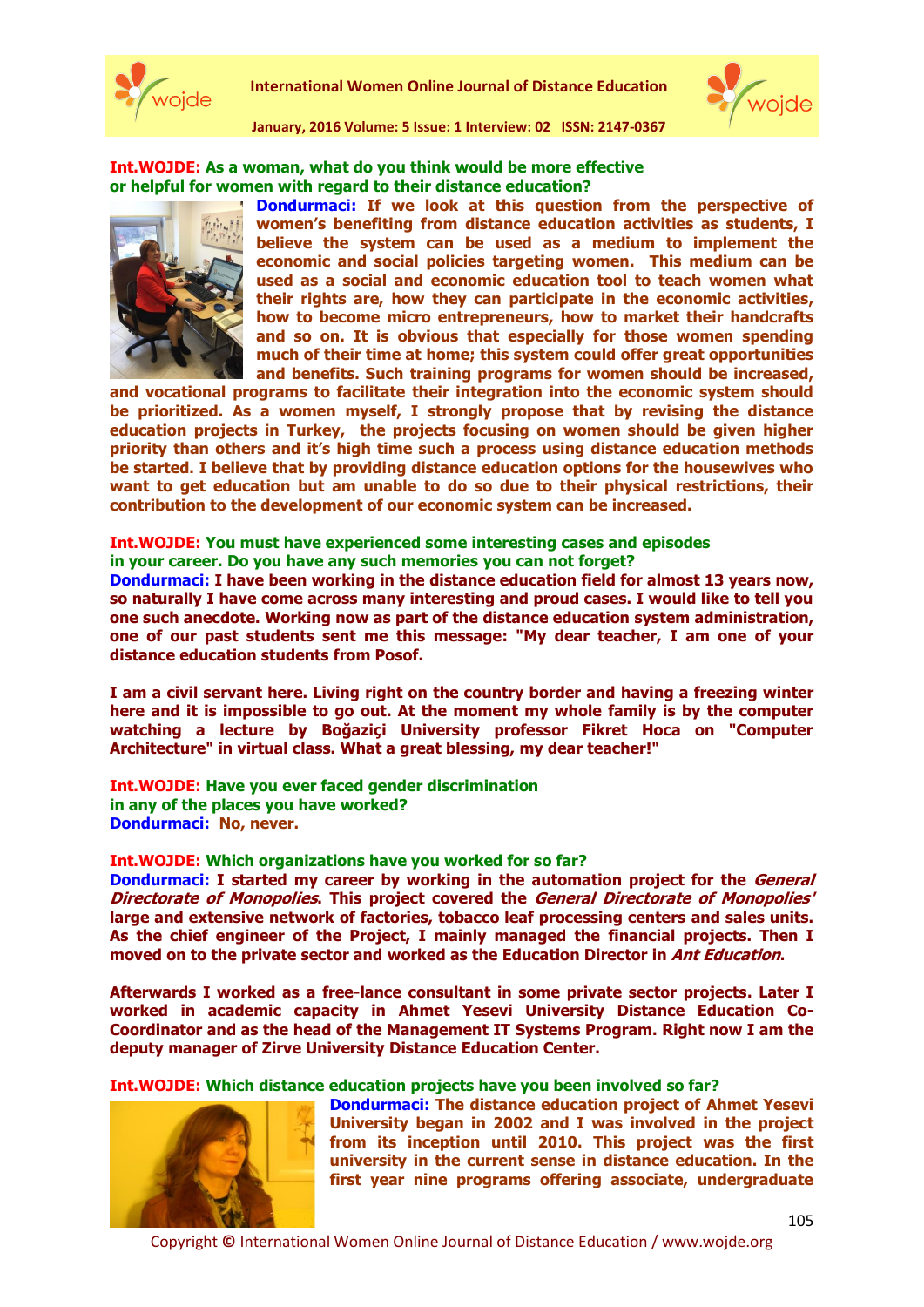



**and masters degrees were opened. The project was a pioneer in the DE field and spearheaded many others. We started using virtual classrooms in 2004 for the first time in our country. We bought an LMS system from a professional software company, and used international software as the virtual classroom.** 

**We produced our own course content at the university. The main campus of the universitynin was in Kazakhstan and its distance education units were in Turkey. Therefore, the distance education system registrar's, personnel and accounting services were provided via the LMS. The structure of the system was ensured to be an independent "Virtual University". I began to work in Zirve University in 2010. Maintaining most members of the team, we started to work in the new University.** 

**Int.WOJDE: Are you working on any distance education projects at Zirve University?**



**Dondurmaci: Yes. Armed with the experience we had by solving the problems at Ahmet Yesevi University, we began this current project. As a matter of fact, these problems are experienced by most of the DE centers today, arising particularly from LMS and virtual classroom software. Purchasing these two products from different companies and trying to force them to work together created some compatibility problems. Additionally, the failure of these existing software products to meet the demands leads to subpar quality in education. This type of change demands could not be met especially with the foreign software. Also, Learning Management System Works independently of the existing IT systems of the institutions. For example, Learner Automation System is not integrated with the systems like Human Resources** 

**System and Accounting System software.** 

# **Int.WOJDE: What methodology did you employ**

**to solve these problems you have just mentioned?**

**Dondurmaci: To solve all these problems we had identified, all the software was produced by our team by taking the LMS and Virtual Classroom not as separate entities but as a whole. We had built this infrastructure before transferring to Zirve University. It was totally local software and it worked on the web. System has the basic functions of the traditional Learning Management System and virtual classroom software and had architecture to immediately respond to change demands as well. It was equipped not only to address the distance education needs but also had the tools to integrate with the other systems in the University.** 

**In service for six years now, the system offers five postgraduate (Master's) and three undergraduate programs. Besides, 30% of the face-to-face courses at the university have been transferred to the distance education system.**

#### **Int.WOJDE: Can distance education tools be used in open education? Are any ideas or suggestions on this?**

**Dondurmaci: The biggest difference between Open Ed and Distance Ed is the lack of online courses, in other words, the lack of virtual live courses in Open Ed. We can say that a significant portion of higher education in Turkey consists of open education. Given that Anadolu University Open Education Faculty has over one million active enrolled students, the massive size of the student population can be understood better. Offering sychronous virtual class courses is not possible in such enormous organizations. TV-based solutions are suggested for such environments. We recommend the use of interactive TV platform.**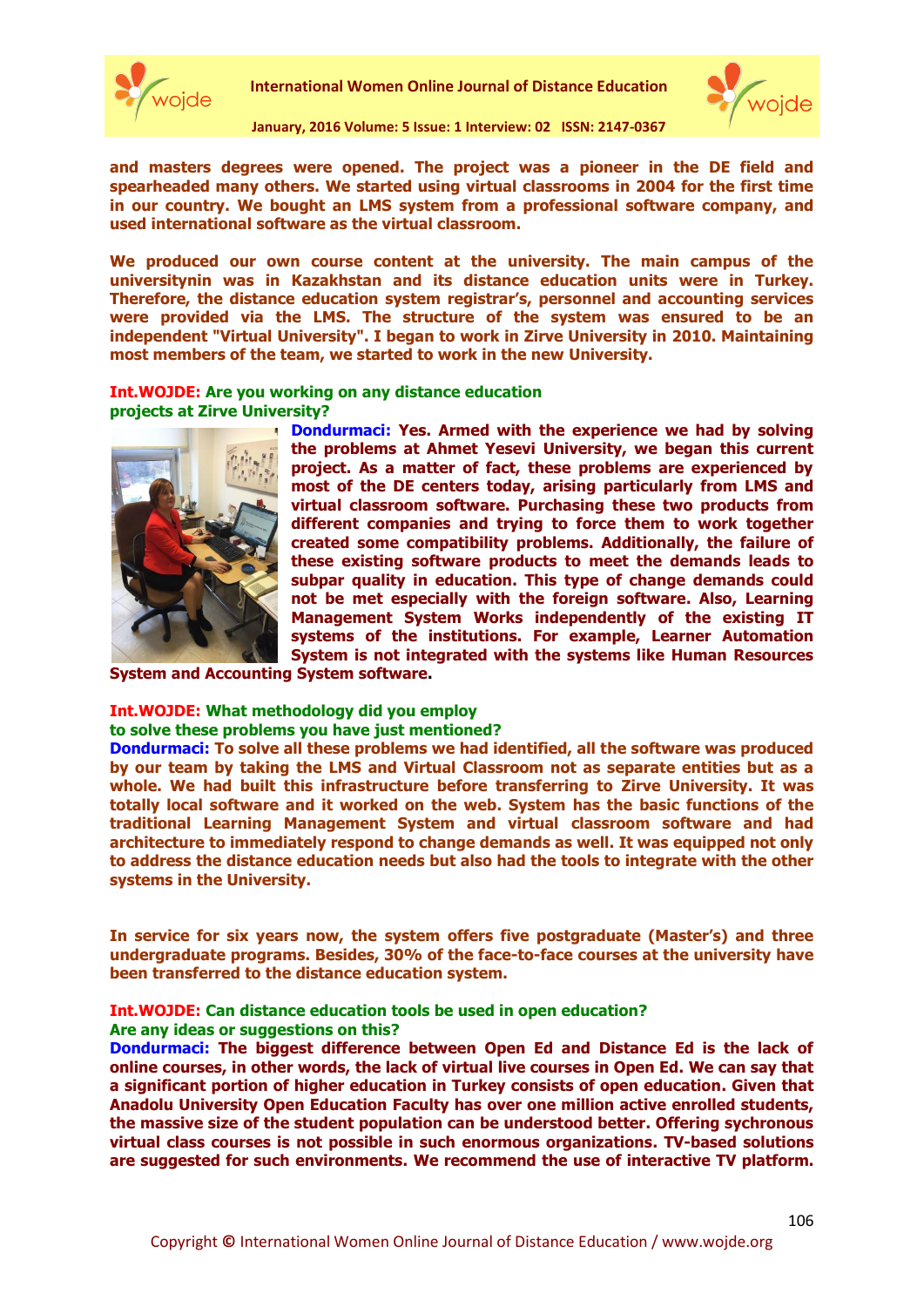



**I am going to introduce the Interactive TV platform at Anadolu University on December 22.**

## **Int.WOJDE: What is interactive TV, what is it used for?**

**Dondurmaci: Interactive TV can be thought of as a web TV. However, it is not an IPTV platform. Neither is it a distribution channel for the available TV programs over the internet but it is about broadcasting TV programs via the Internet. Interactive TV is an environment whereby programs are delivered to viewers over the Internet with the help of browsers. TV programs on all kinds of subjects can be broadcast by using this platform, and thanks to some of its advanced features it also enables DE activities.**

## **Int.WOJDE: Are there such programs broadcast in Turkey?**

#### **How are they different from your model?**

**Dondurmaci: We see that in Turkey some web TV type programs are produced. Such programs are currently broadcast in some universities, such as Istanbul, Ankara and Hacettepe Universities. Some private companies offer web TV services as well. However, with some of its qualities our system differs from all these, especially by the level of interaction it facilitates. Most importantly, we think that, with its interactivity and extra features, this system can be used as an effective distance education platform.**

**Int.WOJDE: What type of features does the Interactive TV platform offer?**



**Dondurmaci: Studies for this platformun are very simple to set up. For example, by turning a corner of your house into a studio, you can broadcast to the whole wide world from there. Also, with low-budget micro broadcast studios, you can go on air at schools or businesses. If so wished, professional studios can also be created. A network of multiple studios can broadcast from one single center as well. These studios can broadcast live or recorded** 

**videos. One of the most important qualities of the system is that it is interactive, which means that the viewers can participate by signing up and getting online with a camera. Since this platform also allows mobile applications, viewers become natural "reporters" of the system.** 

**Similar to how Twitter's Periscope works, when viewers get a news scoop, they can instantly post that news story via their smart phones. The system also enables management of live broadcast streaming devices as well. The studio module of the platform performs the video-mixing functions of the normal TV studios. It allows basic functions such as managing cameras, broadcast streaming, screen captioning/tickers, news programs, and video production.** 

# **Int.WOJDE: On which media devices can the programs**

**aired via this platform be watched?**

**Dondurmaci: Interactive TV programs can be watched on personal computers as well as on iOS and Android phones, tablets and Facebook apps. Moreover, an app to be used on smart TVs is also being developed at the moment.**

**Int.WOJDE: Can you tell us about the broadcast quality of the system?**